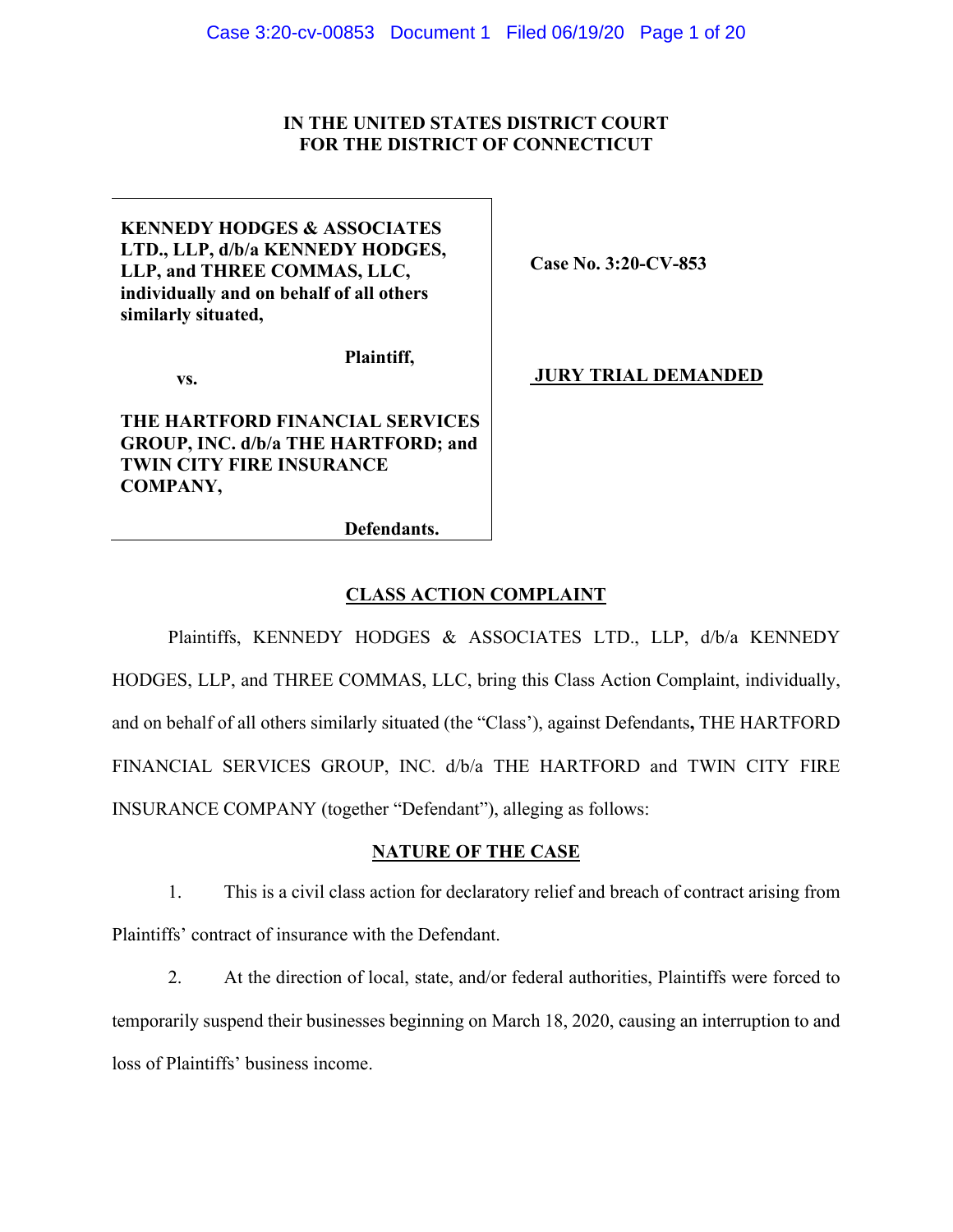### Case 3:20-cv-00853 Document 1 Filed 06/19/20 Page 2 of 20

3. Plaintiffs and the Class purchased and paid for an "all-risk" Commercial Property Coverage insurance policy from Defendant, which provides broad property insurance coverage for all non-excluded, lost business income, including the losses asserted here.

4. Plaintiffs submitted timely notice of a claim to Defendant, but Defendant has refused to provide the purchased coverage to its insured.

5. Defendant has similarly refused to, or will refuse to, honor its obligations under the "all-risk" policy(ies) purchased by Plaintiffs and the other members of the putative Class of insureds.

### **PARTIES**

6. Plaintiff KENNEDY HODGES & ASSOCIATES LTD., LLP, d/b/a KENNEDY HODGES, LLP, is a Texas limited liability partnership, with headquarters in Houston, Texas. Plaintiff Kennedy Hodges & Associates Ltd., LLP, operates a legal business out of its location at 4409 Montrose Blvd, Houston, Texas 77006 ("Covered Property").

7. Plaintiff THREE COMMAS, LLC, is a Texas limited liability company, with headquarters in Houston, Texas. Plaintiff Three Commas, LLC, owns real estate at 4409 Montrose Blvd, Houston, Texas 77006 (the "Covered Property") out of which a legal business is operated.

8. Defendant THE HARTFORD FINANCIAL SERVICES GROUP, INC. d/b/a/ THE HARTFORD ("THE HARTFORD") is a Delaware corporation with its principal place of business in Hartford, Connecticut, and is a citizen of Connecticut. It owns subsidiaries, directly and indirectly, that issue, among other things, commercial property insurance.

9. Defendant TWIN CITY FIRE INSURANCE COMPANY ("TWIN CITY") is a Indiana corporation with its principal place of business in Indianapolis, Indiana, and is a citizen of

- 2 -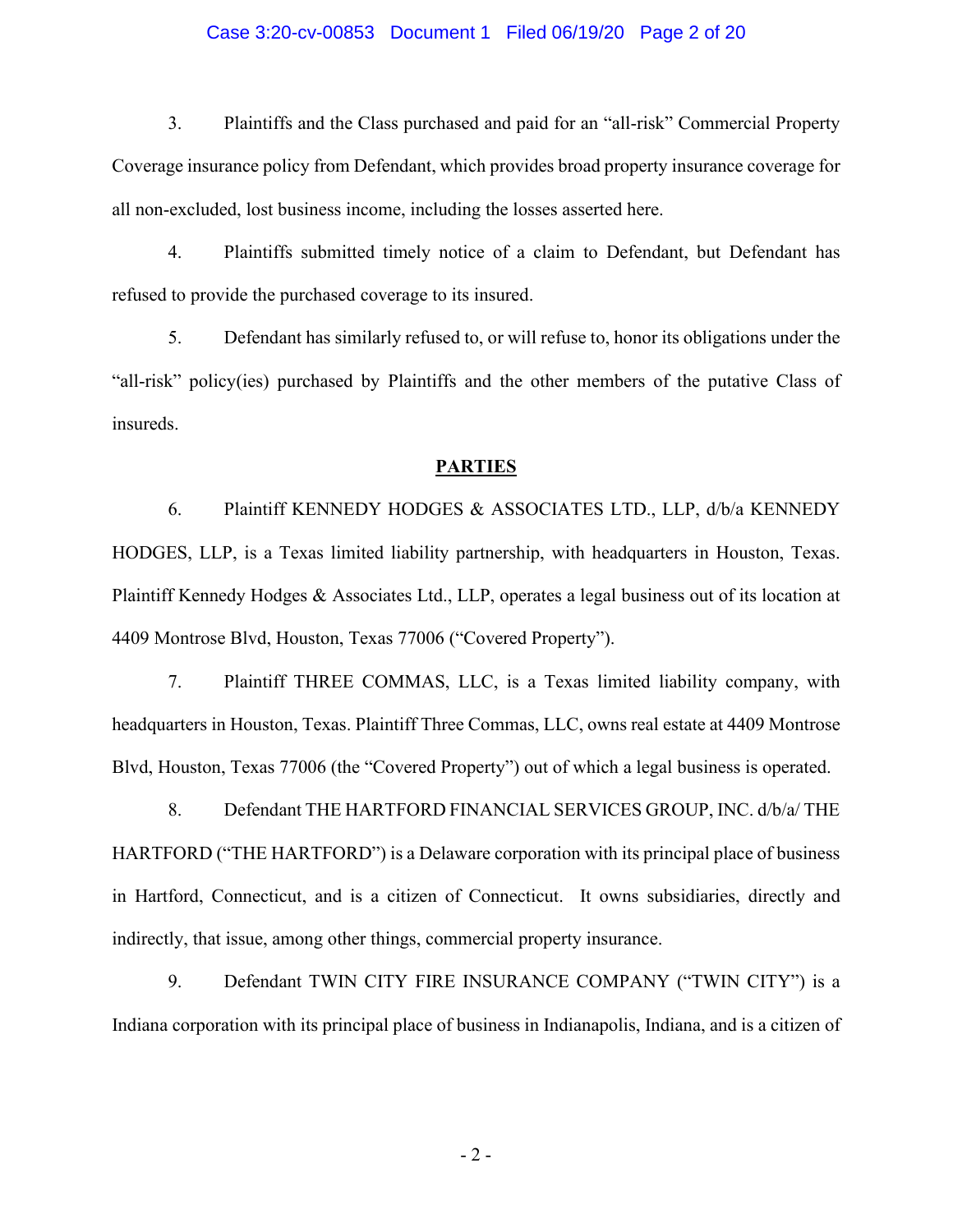### Case 3:20-cv-00853 Document 1 Filed 06/19/20 Page 3 of 20

Indiana. TWIN CITY is a subsidiary of THE HARTFORD and a member of The Hartford group of insurance companies.

10. According to Defendants' 10-K filed with the Securities and Exchange Commission for the fiscal year ended on December 31, 2019, THE HARTFORD had earned premiums of approximately \$8.3 Billion.

### **JURISDICTION**

11. This court has subject matter jurisdiction over this action pursuant to 28 U.S.C. § 1332(d), the Class Action Fairness Act, which affords federal courts with original jurisdiction over cases where any member of the plaintiff class is a citizen of a state different from any defendant (*i.e.,* so-called "minimum diversity of citizenship,") and where the amount in controversy exceeds \$5,000,000, exclusive of interest and costs. Here, there exists minimal diversity of citizenship because Plaintiffs (as well as some members of the Class) and Defendant are citizens of different states, and the aggregated claims of the putative Class members exceed \$5,000,000, exclusive of interest and costs.

12. The Court has personal jurisdiction over Defendant because at all relevant times it has engaged in substantial business activities in Connecticut. At all relevant times, Defendant transacted, solicited, and conducted business in Connecticut through its employees, agents, and/or sales representatives, and derived substantial revenue from such business in Connecticut. Additionally, Defendant THE HARTFORD is a citizen of Connecticut.

13. Venue is proper in this district pursuant to 28 U.S.C. § 1391(b)(2) because a substantial part of the events or omissions giving rise to the claim occurred, or a substantial part of property that is the subject of the action is situated, in this District.

- 3 -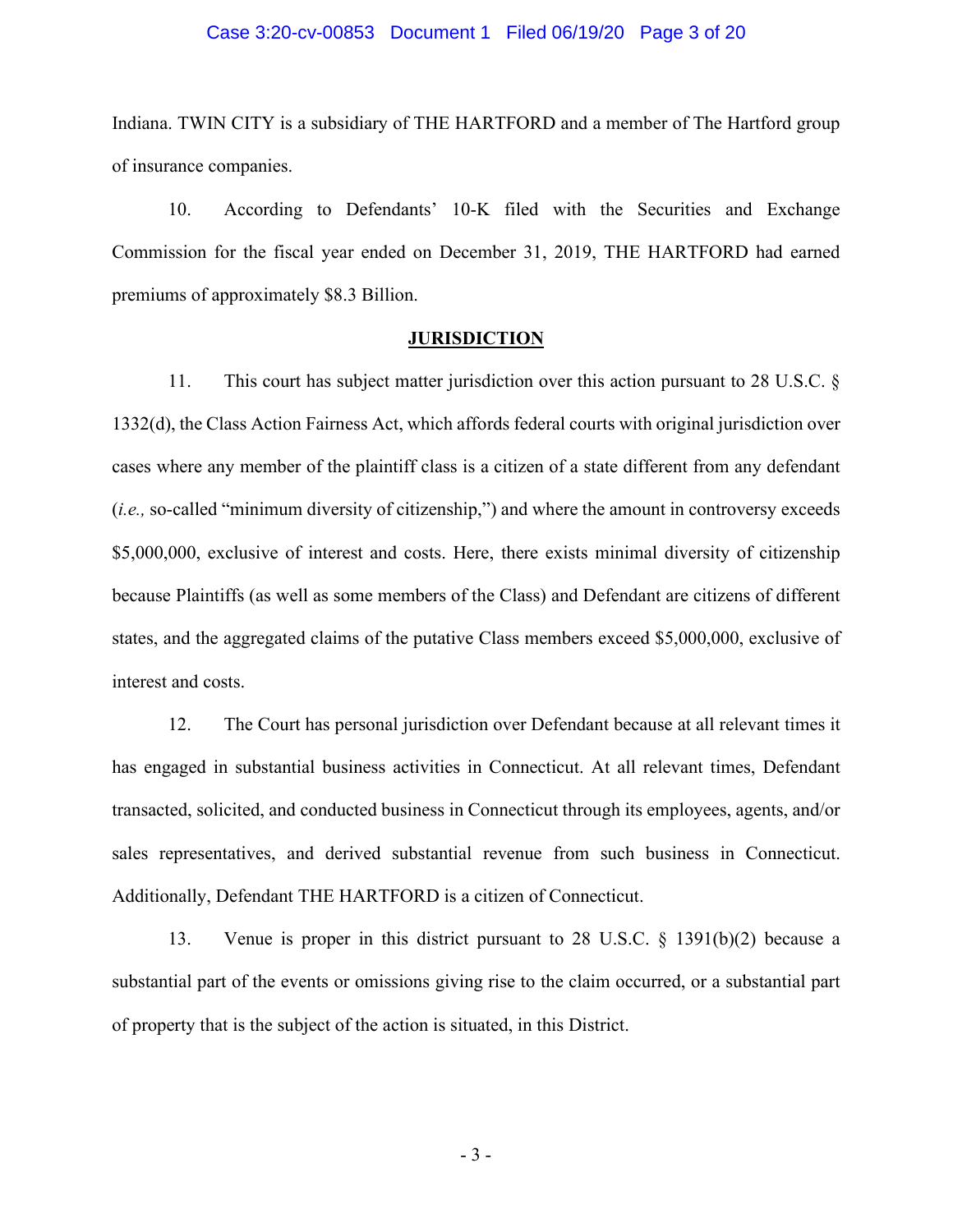# **FACTUAL BACKGROUND**

# **Plaintiffs Purchased an "All-Risk" Policy of Property Insurance That Broadly Provides Coverage for Loss of Business Income, Among Other Things**

14. Plaintiffs purchased a contract of insurance from Defendant, whereby Plaintiffs agreed to make payments (in the form of premiums) to Defendant in exchange for Defendant's promise to indemnify Plaintiffs for losses at the Covered Property, including, but not limited to, business income losses.

15. Plaintiffs' contract of insurance with Defendant bears Policy Number 83 SBA IX2875 SA (the "Policy") and is effective for the period of May 6, 2019 to May 6, 2020 (the "Policy Term"). The Policy is attached hereto as **Exhibit A**.

16. Plaintiffs paid all premiums owed to Defendant under the Policy, and Defendant accepted all such premiums from Plaintiff.

17. The Policy is a form policy issued by Defendant.

18. The Policy is an "all-risk" policy, which provides the broadest property insurance coverage available.

19. The Policy provides coverage for "direct physical loss of or physical damage to Covered Property . . . caused by or resulting from any Covered Cause of Loss."

20. The Policy does not define the phrase "direct physical loss of or physical damage to  $\ldots$  ."

21. However, the use of the disjunctive "or" in the phrase "direct physical loss of or physical damage to" means that coverage is triggered if either a physical loss of property or damage to property occurs. The concepts are separate and distinct and cannot be conflated.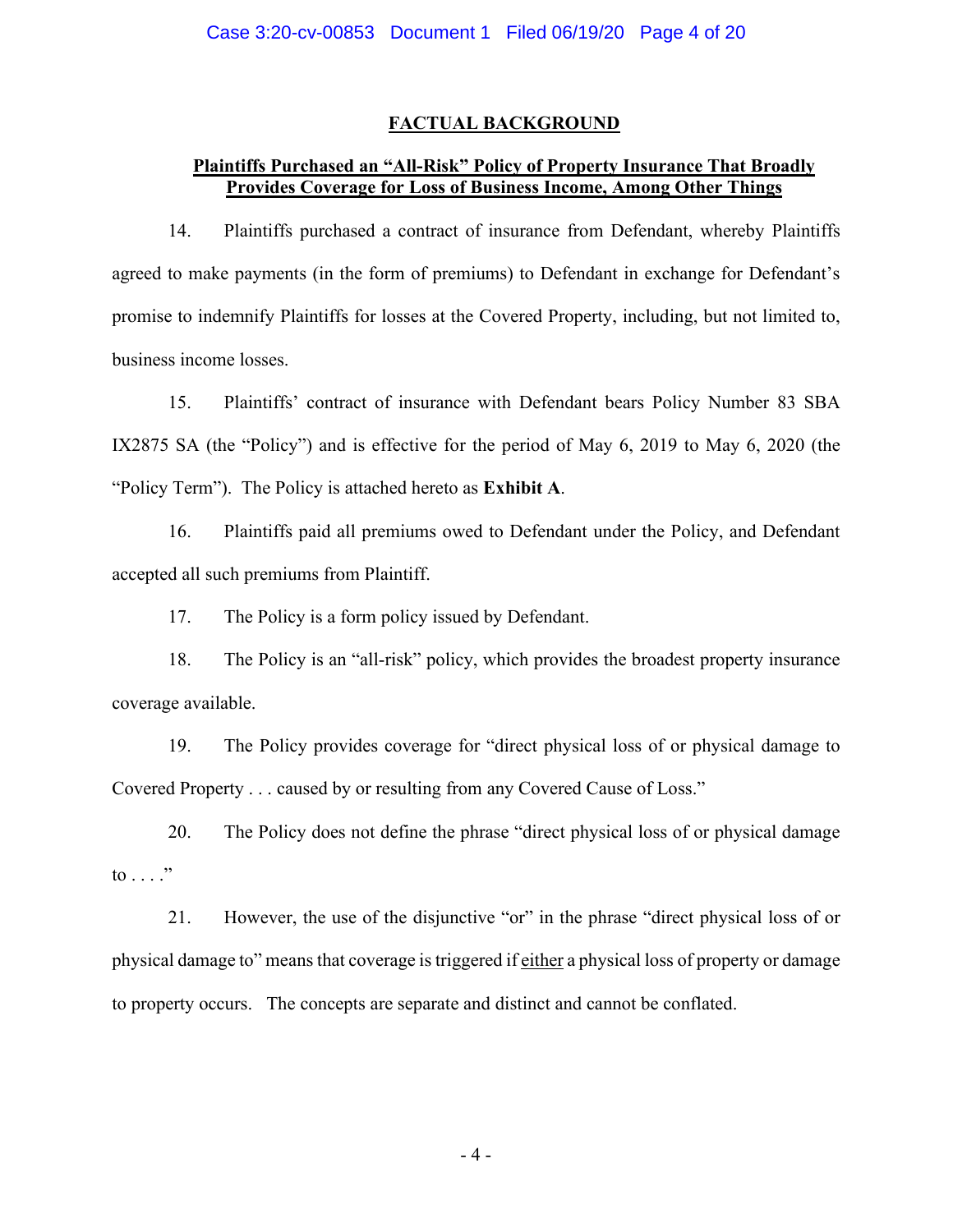#### Case 3:20-cv-00853 Document 1 Filed 06/19/20 Page 5 of 20

22. Physical loss of, or damage to, property may be reasonably interpreted to occur when a covered cause of loss threatens or renders property unusable or unsuitable for its intended purpose or unsafe for normal human occupancy and/or continued use.

23. The Policy provides Plaintiffs with, *inter alia*, various business income and extra expense coverages during the Policy Term.

24. Under the Policy, Defendant agrees to pay: **"the actual loss of Business or Rental Income you sustain due to the necessary 'suspension' of your 'operations' during the 'period of 'restoration.' The 'suspension' must be caused by direct physical loss of or physical damage to property at the 'scheduled premises', including personal property in the open (or in a vehicle) within 1,000 feet of the 'scheduled premises', caused by or resulting from a Covered Cause of Loss."** The Policy describes the covered premises as "4409 Montrose Blvd, Houston, Texas 77006," the Covered Property, and coverage is listed for "Business Income and Extra Expense" for 12 months actual loss sustained.

25. Additional coverage is provided under the Policy for business income losses resulting from an "action of civil authority" which prohibits access to the Covered Property, related to a "Covered Cause of Loss" at property other than the Covered Property: **"This insurance is extended to apply to the actual loss of Business Income you sustain when access to your 'scheduled premises' is specifically prohibited by order of a civil authority as the direct result of a Covered Cause of Loss to property in the immediate area of your 'scheduled premises'."** 

26. The Policy also provides coverage for "**actual loss of Business Income you sustain due to physical loss or physical damage at the premises of a Dependent Property caused by or resulting from a Covered Cause of Los**s." The Policy defines **"Dependent Property"** as: **"[P]roperty operated by others that you depend on to: a) deliver materials or** 

- 5 -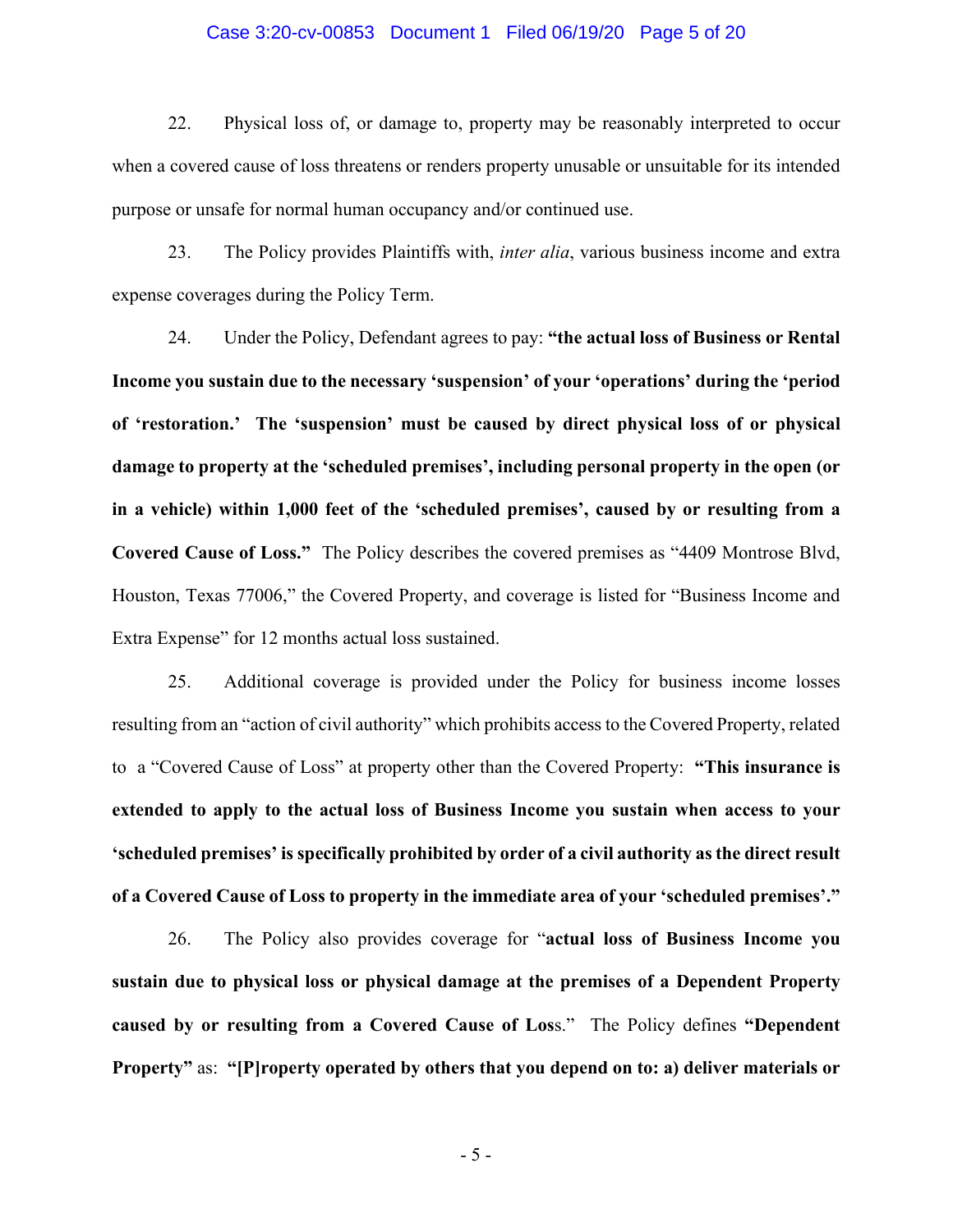### Case 3:20-cv-00853 Document 1 Filed 06/19/20 Page 6 of 20

**services to you, or to others for your account . . . ; b) Accept your products or services; c) Manufacture products for delivery to your customers under contract of sale; or d) Attract customers to your business premises."** 

27. Members of the Class also purchased a policy of insurance from Defendant providing for the same business income coverage, and using the same form policy provisions.

## **In Response to Covid-19, Texas and Other State Governments Issue Sweeping Orders Shutting Down "Non-Essential" Businesses**

28. Severe acute respiratory syndrome coronavirus 2 ("COVID-19") has spread, and continues to spread, rapidly across the United States and has been declared a pandemic by the World Health Organization. *See* https://www.health.harvard.edu/diseases-andconditions/coronavirus-resource-center (last accessed May 6, 2020).

29. The global COVID-19 pandemic is exacerbated by the fact that the deadly virus physically infects and stays on surfaces of objects or materials for many days.

30. According to a study published in *The New England Journal of Medicine*, COVID-19 is widely accepted as a cause of real physical loss and damage. It remains stable and transmittable in aerosols for up to three hours, up to four hours on copper, up to 24 hours on cardboard and up to two to three days on plastic and stainless steel. *See* https://www.nih.gov/newsevents/news-releases/new-coronavirus-stable-hours-surfaces (last accessed Jun 15, 2020).

31. Another study, published in the *Journal of Hospital Infection*, found: "Human coronaviruses can remain infectious on inanimate surfaces at room temperature for up to 9 days. At a temperature of 30°C or more the duration of persistence is shorter." *See*  https://www.inverse.com/science/coronavirus-4-studies-explain-how-covid-19-sticks-to-surfaces (last accessed June 15, 2020).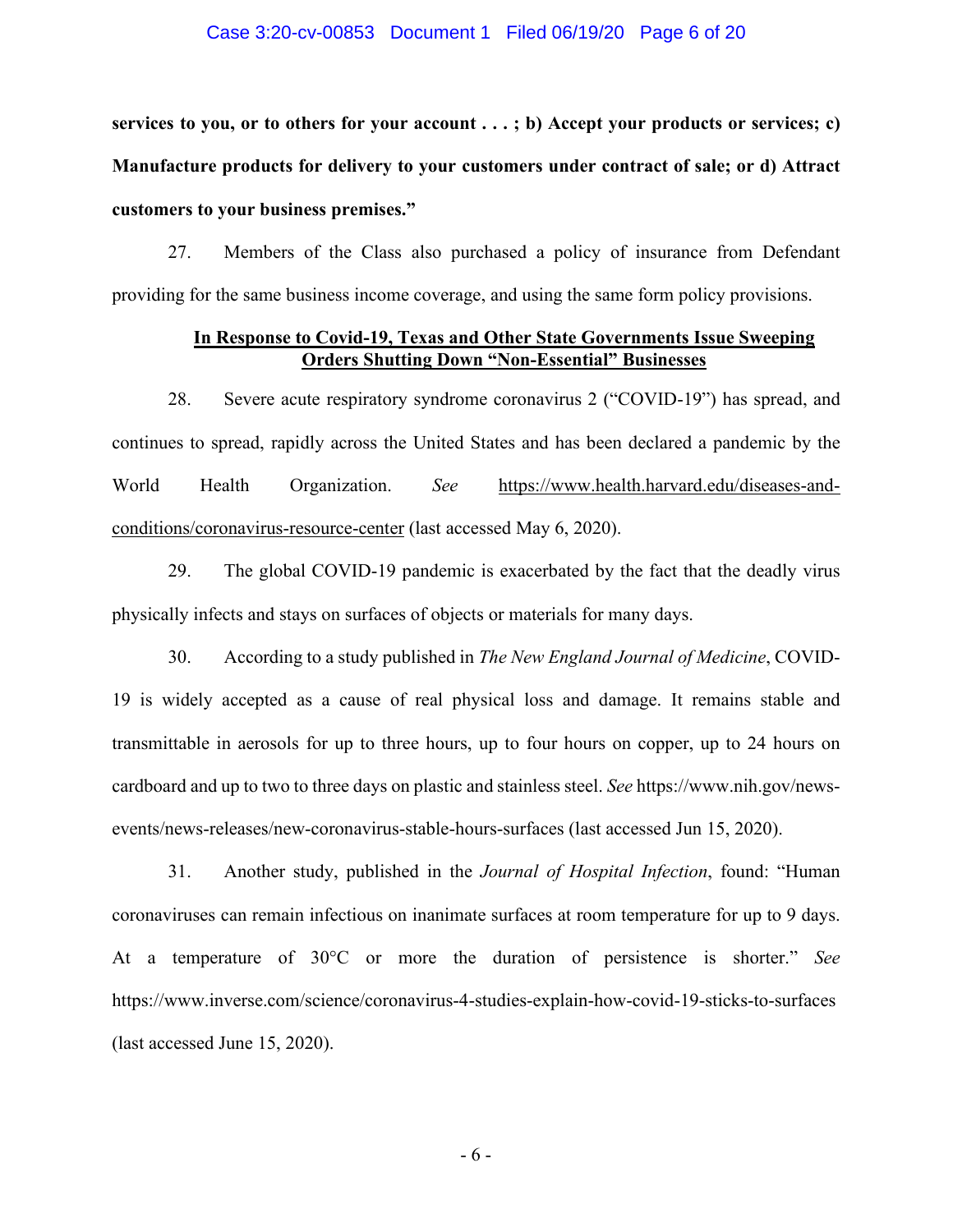#### Case 3:20-cv-00853 Document 1 Filed 06/19/20 Page 7 of 20

32. On March 13, 2020, Greg Abbott, Governor of Texas, declared a state of disaster for all counties within Texas.<sup>1</sup>

33. On March 19, 2020, John W. Hellerstedt, M.D., Commissioner of the Department of State Health Services issued a similar declaration, stating that COVID-19 was a public health disaster for the entire State of Texas.<sup>2</sup> The declaration advised citizens to limit trips into the public to essential outings.

34. On March 24, 2020, Lina Hidalgo, Harris County Judge, issued a Stay Home, Work Safe order requiring all individuals living in Harris County to stay within their place of residence except for Essential Activities (as defined in the order).<sup>3</sup> In addition, all businesses operating within Harris County were ordered to cease all activities at facilities located within Harris County.

35. On March 31, 2020, Governor Abbott issued an Executive Order stating that "Every person in Texas shall, except where necessary to provide or obtain essential services, minimize social gatherings and minimize in-person contact with people who are not in the same household."<sup>4</sup> This order closed schools and required services to be provided through remote telework from home unless the services were deemed essential by the federal government.<sup>5</sup>

36. Under Section 418.173 of the Texas Government Code, failure to comply with any executive order issued during the COVID-19 disaster is an offense punishable by a fine not to

<sup>&</sup>lt;sup>1</sup>https://gov.texas.gov/uploads/files/press/DISASTER\_covid19\_disaster\_proclamation\_IMAGE\_ 03-13-2020.pdf

<sup>&</sup>lt;sup>2</sup> file:///C:/Users/eavery/Downloads/DECLARATION-PublicHealthDisaster.pdf

<sup>3</sup> Order attached as Exhibit 1.

<sup>4</sup> https://gov.texas.gov/uploads/files/press/EO-GA-

<sup>14</sup> Statewide Essential Service and Activity COVID-19 IMAGE 03-31-2020.pdf

<sup>5</sup> https://www.cisa.gov/identifying-critical-infrastructure-during-covid-19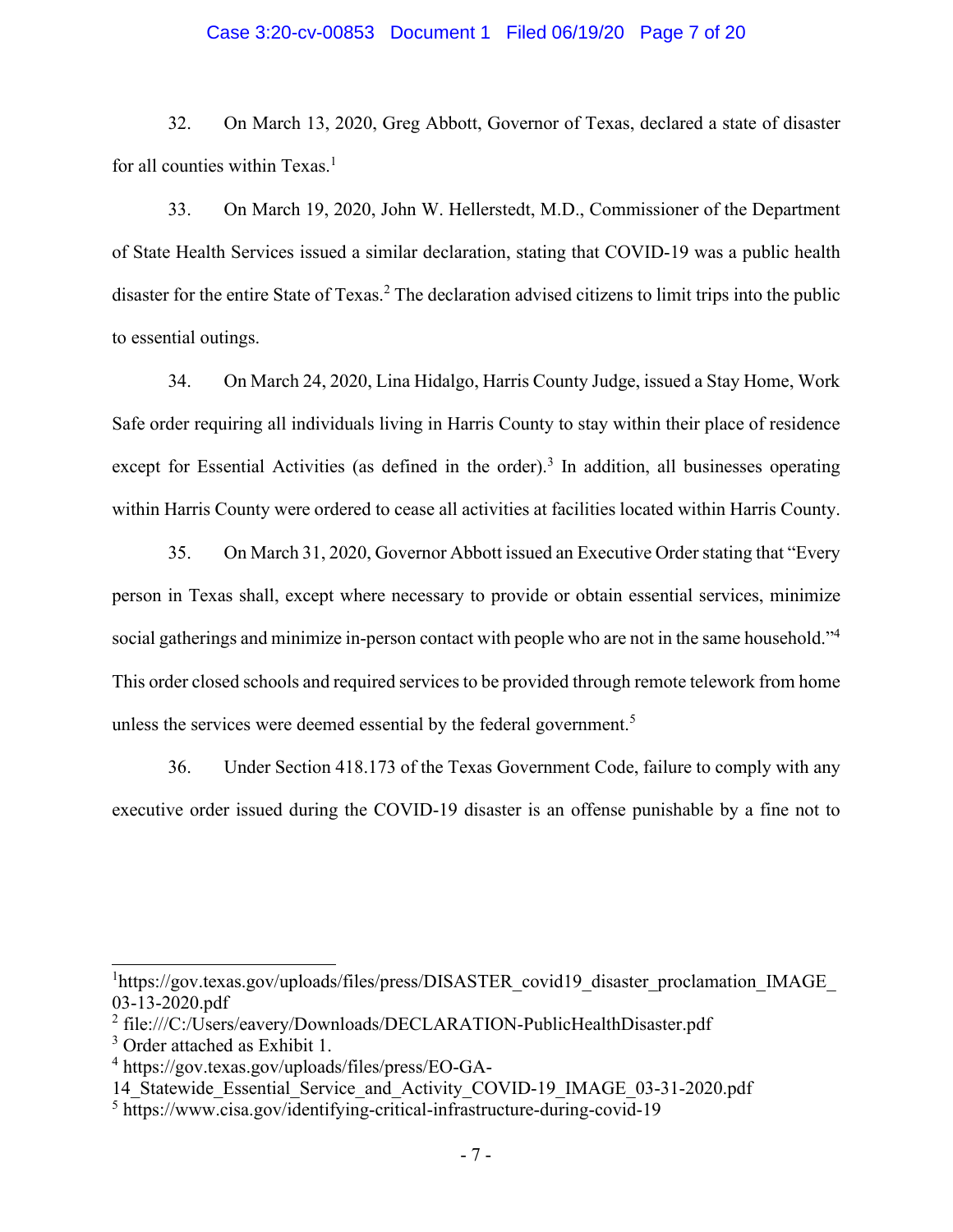### Case 3:20-cv-00853 Document 1 Filed 06/19/20 Page 8 of 20

exceed \$1,000, confinement in jail for a term not to exceed 180 days, or both fine and confinement.<sup>6</sup>

37. On April 1, 2020, the Supreme Court of Texas ordered all deadlines for the filing or service of any case.<sup>7</sup>

38. On April 3, 2020, Judge Hidalgo issued an order extending the Stay Home, Work Safe order to April 30, 2020.<sup>8</sup>

39. As of now, the Supreme Court of Texas has required all of the courts to "modify or suspend any and all deadlines and procedures, whether prescribed by statute, rule, or order, for a stated period ending no later than September 30, 2020" and has prohibited all in-person proceedings.<sup>9</sup>

40. On May 6, 2020, Governor Abbott permitted the reopening of only single-person professional offices.<sup>10</sup> In the same order, Governor Abbott permitted companies to resume inoffice operations, so long as no more than 5 persons or 25% of the workforce, whichever was greater, returned to the office.

41. On June 11, 2020, Judge Hidalgo released the Harris County reopening strategy, consisting of four levels, ranging from most to least restrictive.<sup>11</sup> Harris County is currently at Level 2 Significant – Minimize ALL Contacts.

<sup>6</sup> https://codes.findlaw.com/tx/government-code/gov-t-sect-418-

<sup>173.</sup>html#:~:text=(a)%20A%20state%2C%20local,the%20plan%20is%20an%20offense

<sup>&</sup>lt;sup>7</sup> https://texaslawhelp.org/sites/default/files/8th\_emergency\_order\_regarding\_covid-

<sup>19</sup>\_state\_of\_disaster.pdf

<sup>8</sup> Order attached as Exhibit 2.

<sup>9</sup> https://www.txcourts.gov/media/1447309/misc-docket-20-9071-17th-emergency-orderregarding-covid-19-state-of-disaster.pdf

<sup>&</sup>lt;sup>10</sup> https://gov.texas.gov/news/post/governor-abbott-issues-executive-order-to-expand-openingsof-certain-businesses-and-activities

<sup>11</sup> https://publichealth.harriscountytx.gov/Resources/2019-Novel-Coronavirus/Harris-County-Reopening-Strategy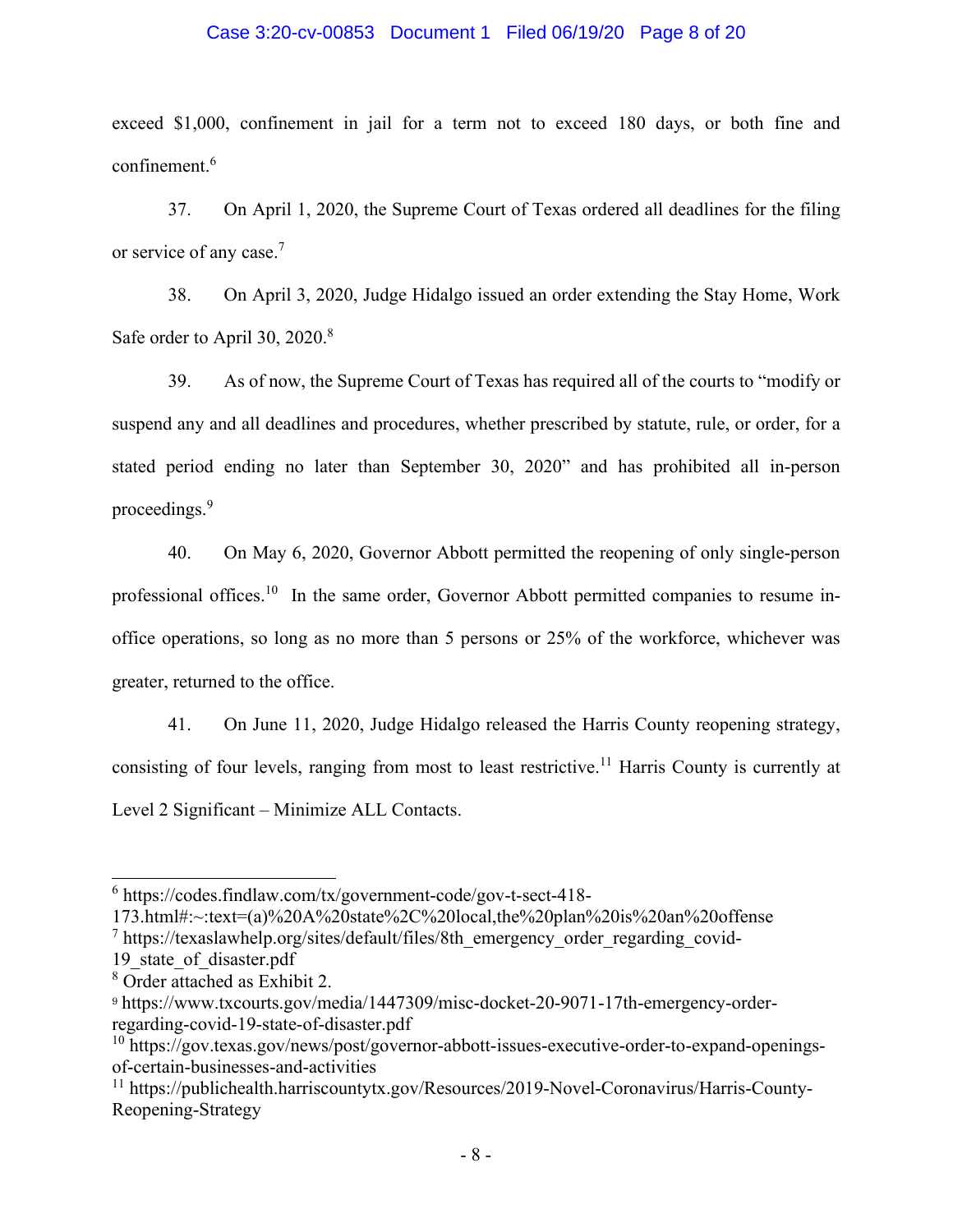### Case 3:20-cv-00853 Document 1 Filed 06/19/20 Page 9 of 20

42. Most other states have enacted similar shut-down orders for "non-essential" businesses, or businesses deemed not to be "life sustaining."

43. As a result of the orders governing Plaintiffs, the Covered Property closed on March 18, 2020.

44. The closure of all "non-life-sustaining businesses" evidences an awareness on the part of both state and local governments that COVID-19 causes loss of or damage to property. This is particularly true in places of business open to the public, as the contact and interaction necessarily incident to such businesses causes a heightened risk of the property becoming contaminated.

45. For example, a New York City Executive Order entered on March 16, 2020 specifically acknowledged that: "[COVID-19] physically is causing property loss and damage." *See* https://www1.nyc.gov/assets/home/downloads/pdf/executive-orders/2020/eeo-100.pdf (last accessed June 15, 2020).

46. Similarly, in a March 16, 2020 proclamation, the City of New Orleans acknowledged COVID-19's "propensity to attach to surfaces for prolonged periods of time, thereby spreading from surface to person and causing property loss and damage in certain circumstances." *See* https://nola.gov/mayor/executive-orders/emergency-declarations/03162020 mayoral-proclamation-to-promulgate-emergency-orders-during-the-state-of-emergency-due-toco/ (last accessed June 15, 2020).

47. In upholding the Governor of Pennsylvania's Proclamation of a state-wide disaster and the Executive Orders mandating the closure of businesses within Pennsylvania, the Pennsylvania Supreme Court noted the significant risk of the spread of the COVID-19 virus, even in locations where the disease has not been detected:

- 9 -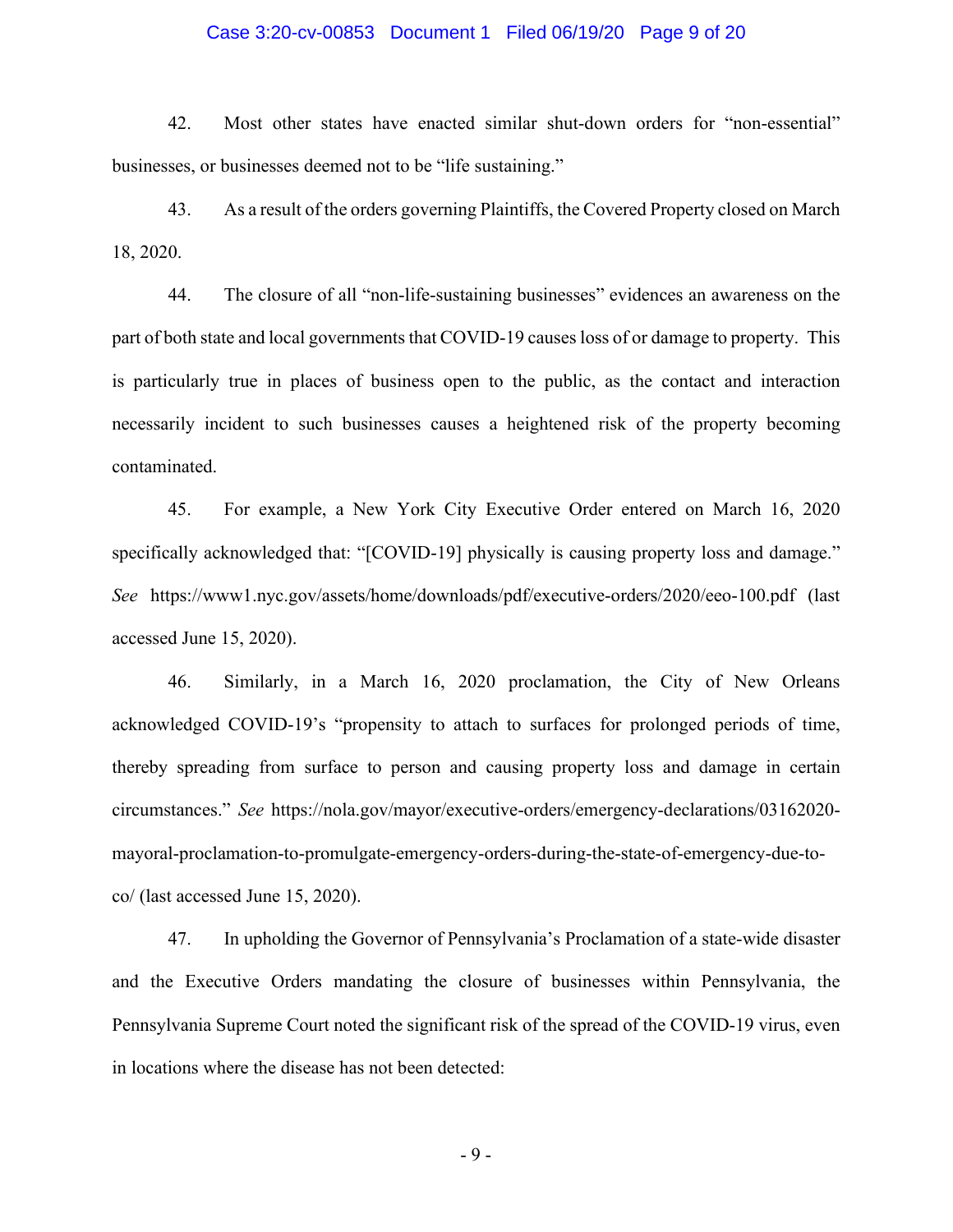Covid-19 does not spread because the virus is "at" a particular location. Instead it spreads because of person-to-person contact, as it has an incubation period of up to fourteen days and that one in four carriers of the virus are asymptomatic. Respondents' Brief at 4 (citing Coronavirus Disease 2019, "Symptoms," CDC, https://www.cdc.gov/coronavirus/2019-ncov/symptoms-testing/symptoms.html (last accessed 4/9/2020)). The virus can live on surfaces for up to four days and can remain in the air within confined areas and structures. *Id.* (citing National Institutes of Health, "Study suggests new coronavirus may remain on surfaces for days," (Mar. 27, 2020) https://www.nih.gov/news-events/nih-researchmatters/study-suggests-new-coronavirus-may-remain-surfaces-days (last accessed 4/9/2020) and Joshua Rabinowitz and Caroline Bartman, "These Coronavirus Exposures Might be the Most Dangerous," The New York Times (Apr. 1, 2020) https://www.nytimes.com/2020/04/01/opinion/coronavirus-viral-dose.html).

*Friends of DeVito v. Wolf*, A. 3d ... 2020 WL 1847100, \*15-16 (Pa. April 13, 2020).

48. Because the COVID-19 virus can survive on surfaces for up to fourteen days, the Pennsylvania Supreme Court ultimately concluded that "any location . . . where two or more people can congregate is within the disaster area."

# **Plaintiffs Submit a Claim Under Its "All-Risk" Policy, and Defendant Wrongly Fails and Refuses To Honor Its Obligations Respecting Same**

49. As a result of the orders governing Plaintiffs, the Covered Property closed on March

18, 2020 and remained closed until May 1, 2020.

50. Plaintiffs have incurred, and continue to incur, among other things, a substantial loss of business income and additional expenses covered under the Policy.

51. Plaintiffs provided timely notice to Defendant of the claim for the interruption to their business.

52. Defendant denied Plaintiffs' claim by letter dated April 23, 2020, attached hereto as **Exhibit B.** In its letter, Defendant posited, *inter alia*, that coverage under the Policy may not be afforded because: (i) Plaintiffs' losses do not arise from "physical loss or damage" (seemingly ignoring that coverage can be triggered under the Policy by either "physical loss of" or "damage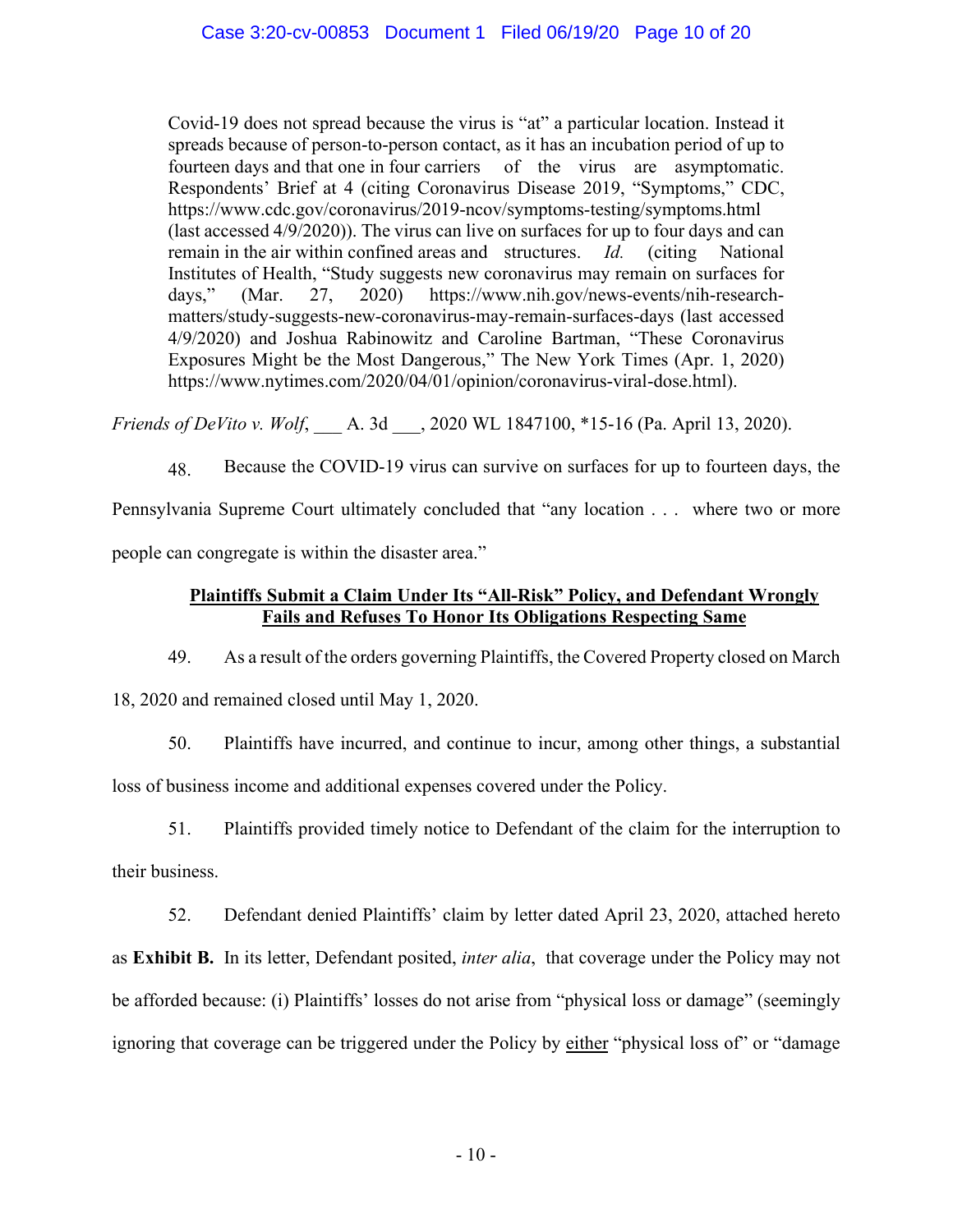### Case 3:20-cv-00853 Document 1 Filed 06/19/20 Page 11 of 20

to" property); and (ii) Plaintiffs' claim is barred by the policy's so-called "Virus" Exclusion in the "Limited Coverage For 'Fungi', Wet Rot, Bacteria and Virus" coverage form.

# **Contrary To Defendant's Position, Plaintiffs' Losses Arise From Direct Physical Loss Or Damage**

53. Plaintiffs' Covered Property suffered "direct physical loss or damage" due to the Governor of Texas's Order (and other local governmental orders) mandating that Plaintiffs discontinue the primary use of the Covered Property as a law firm. The Governor's Order, in and of itself, constitutes a Covered Cause of Loss within the meaning of the Policy.

54. Alternatively, and to the extent the Governor's Order does not constitute a Covered Cause of Loss within the meaning of the Policy, the COVID-19 pandemic and the ubiquitous nature of the COVID-19 virus caused a direct physical loss of or damage to Plaintiffs' Covered Property.

55. Further, and as an additional basis for coverage under the Policy, the ubiquitous nature of the COVID-19 virus caused direct physical loss of or damage to property other than Plaintiffs' Covered Property, and such loss or damage resulted in an "action by civil authority" prohibiting access to Plaintiffs' Covered Property, within the meaning of the Policy.

56. Additionally, Plaintiffs' "dependent property" suffered direct physical loss or damage (as a result of the governmental shutdown orders or, alternatively, the ubiquitous nature of the COVID-19 virus), resulting in lost business income to Plaintiffs, within the meaning of the Policy.

### **Contrary To Defendant's Position, The Virus Exclusion Does Not Apply**

57. The Policy contains a coverage enhancement titled "Limited Coverage For 'Fungi', Wet Rot, Dry Rot, Bacteria and Virus" with a 30 day, \$50,000 limit of liability. In that coverage form is an exclusion for "loss or damage caused directly or indirectly by . . . [p]resence, growth,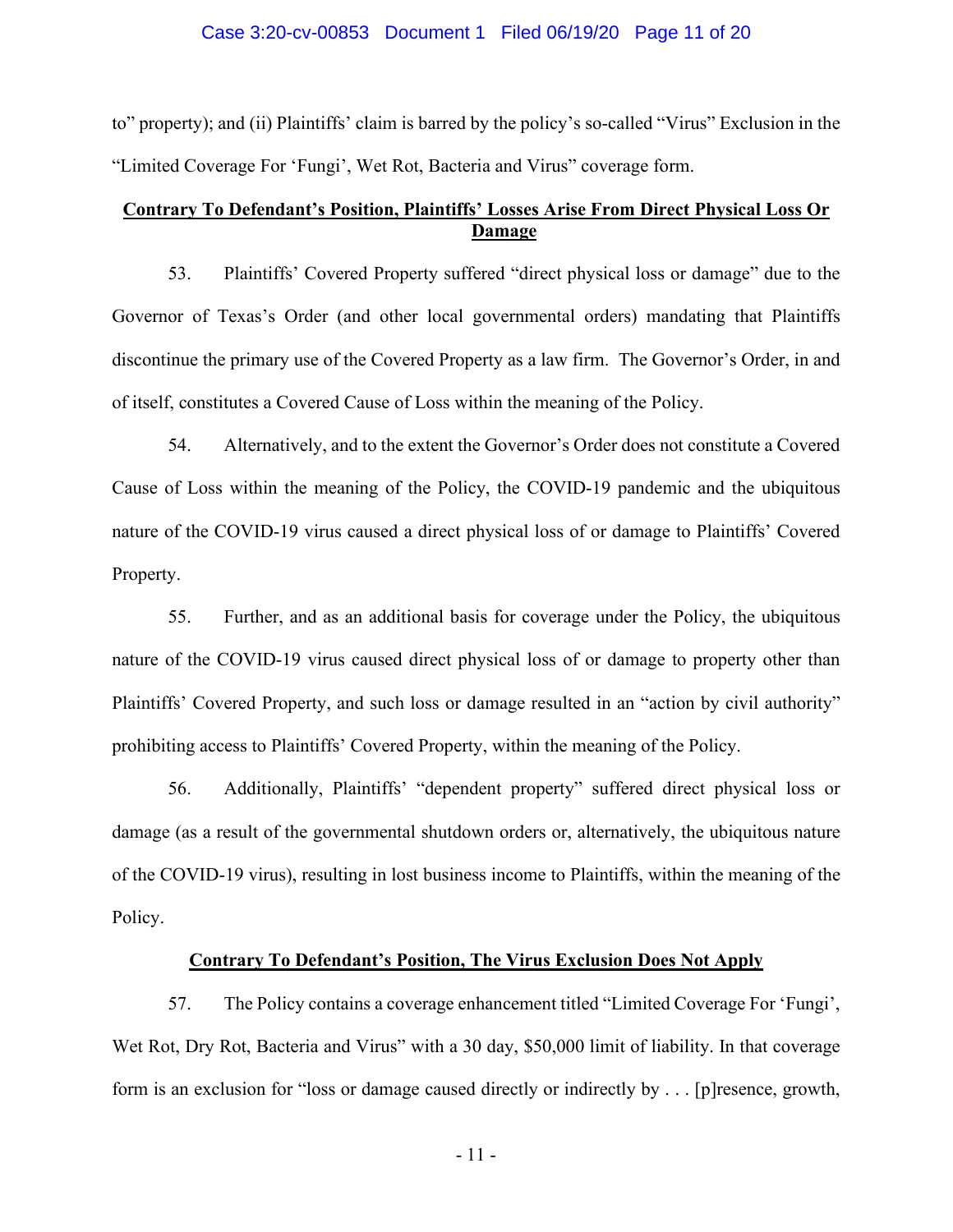### Case 3:20-cv-00853 Document 1 Filed 06/19/20 Page 12 of 20

proliferation, spread or any activity of 'fungi', wet rot, dry rot, bacteria or virus." (Form SS 40 93 07 05) (the "Virus Exclusion").

58. The Virus Exclusion does not preclude coverage for Plaintiffs' claim under the Policy.

59. First, to the extent that the governmental orders, in and of themselves, constitute direct physical loss of or damage to Plaintiffs' Covered Property, the Virus Exclusion simply does not apply.

60. Further, to the extent that the coverage under the policy derives from direct physical loss or damage caused by the COVID-19 virus, either to Plaintiffs' Covered Property or to property other than Plaintiffs' Covered property, Defendant should be estopped from enforcing the Virus Exclusion, on principles of regulatory estoppel, as well as general public policy.

61. In 2006, two insurance industry trade groups, Insurance Services Office, Inc. ("ISO") and the American Association of Insurance Services ("AAIS"), represented hundreds of insurers in a national effort to seek approval from state insurance regulators for the adoption of the Virus Exclusion.

62. In their filings with the various state regulators (including Texas), on behalf of the insurers, ISO and AAIS represented that the adoption of the Virus Exclusion was only meant to "clarify" that coverage for "disease-causing agents" has never been in effect, and was never intended to be included, in the property policies.

63. Specifically, in its "ISO Circular" dated July 6, 2006 and entitled "New Endorsements Filed to Address Exclusion of Loss Due to Virus or Bacteria," ISO represented to the state regulatory bodies that:

While property policies have not been a source of recovery for losses involving contamination by disease-causing agents, the specter of pandemic or hitherto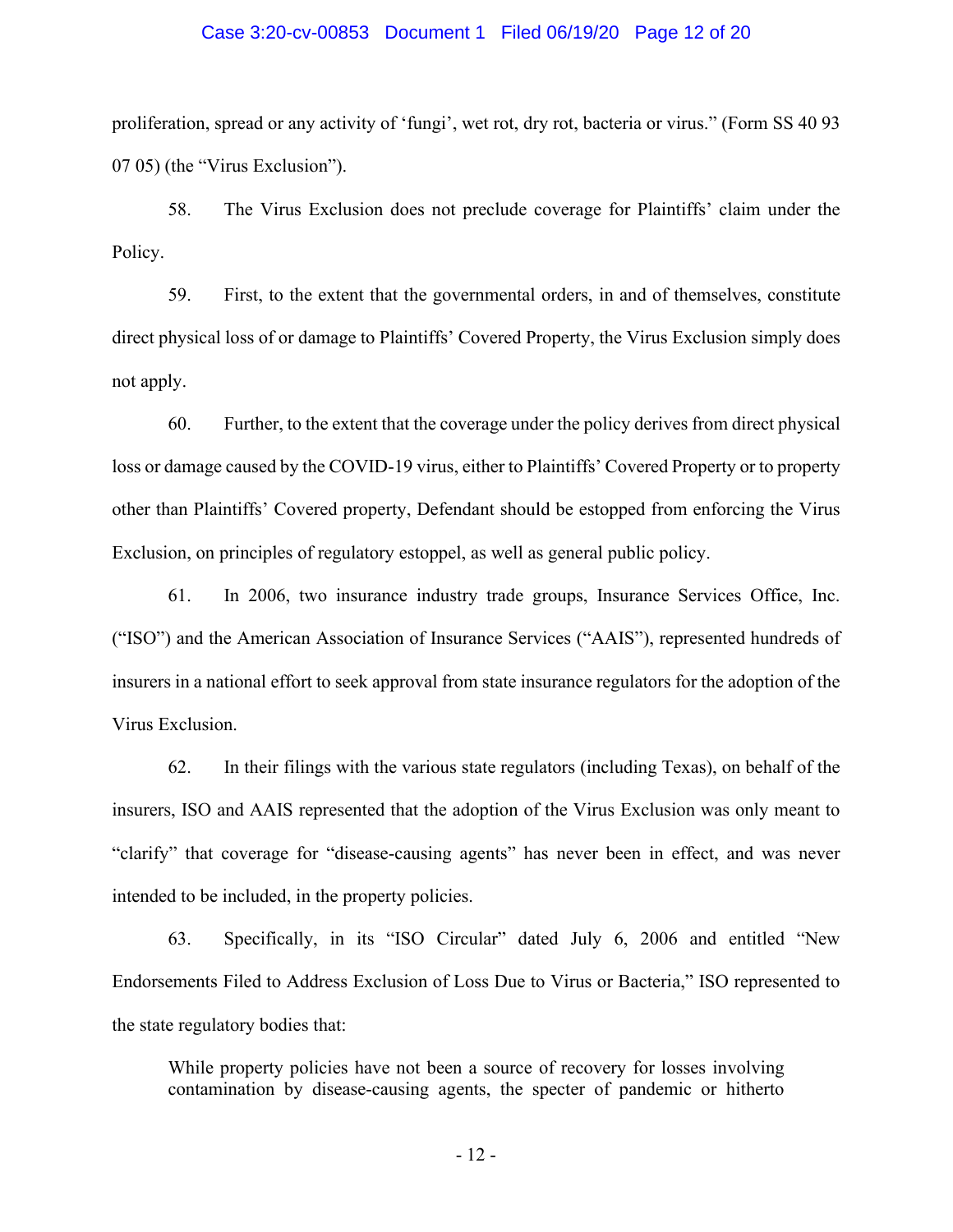unorthodox transmission of infectious material raises the concern that insurers employing such policies may face claims in which there are efforts to expand coverage to create sources of recovery for such losses, contrary to policy intent.

64. Similarly, AAIS, in its "Filing Memorandum" in support of the Virus Exclusion,

represented:

Property policies have not been, nor were they intended to be, a source of recovery for loss, cost or expense caused by disease-causing agents. With the possibility of a pandemic, there is concern that claims may result in efforts to expand coverage to create recovery for loss where no coverage was originally intended . . .

This endorsement clarifies that loss, cost, or expense caused by, resulting from, or relating to any virus, bacterium, or other microorganism that causes disease, illness, or physical distress or that is capable of causing disease, illness, or physical distress is excluded . . .

65. The foregoing representations made by the insurance industry were false. By 2006,

the time of the state applications to approve the Virus Exclusion, courts had repeatedly found that property insurance policies covered claims involving disease-causing agents, and had held on numerous occasions that any condition making it impossible to use property for its intended use constituted "physical loss or damage to such property."

66. The foregoing assertions by the insurance industry (including Defendant), made to obtain regulatory approval of the Virus Exclusion, were in fact misrepresentations and for this reason, among other public policy concerns, insurers should now be estopped from enforcing the Virus Exclusion to avoid coverage of claims related to the COVID-19 pandemic.

67. In securing approval for the adoption of the Virus Exclusion by misrepresenting to the state regulators that the Virus Exclusion would not change the scope of coverage, the insurance industry effectively narrowed the scope of the insuring agreement without a commensurate reduction in premiums charged. Under the doctrine of regulatory estoppel, the Court should not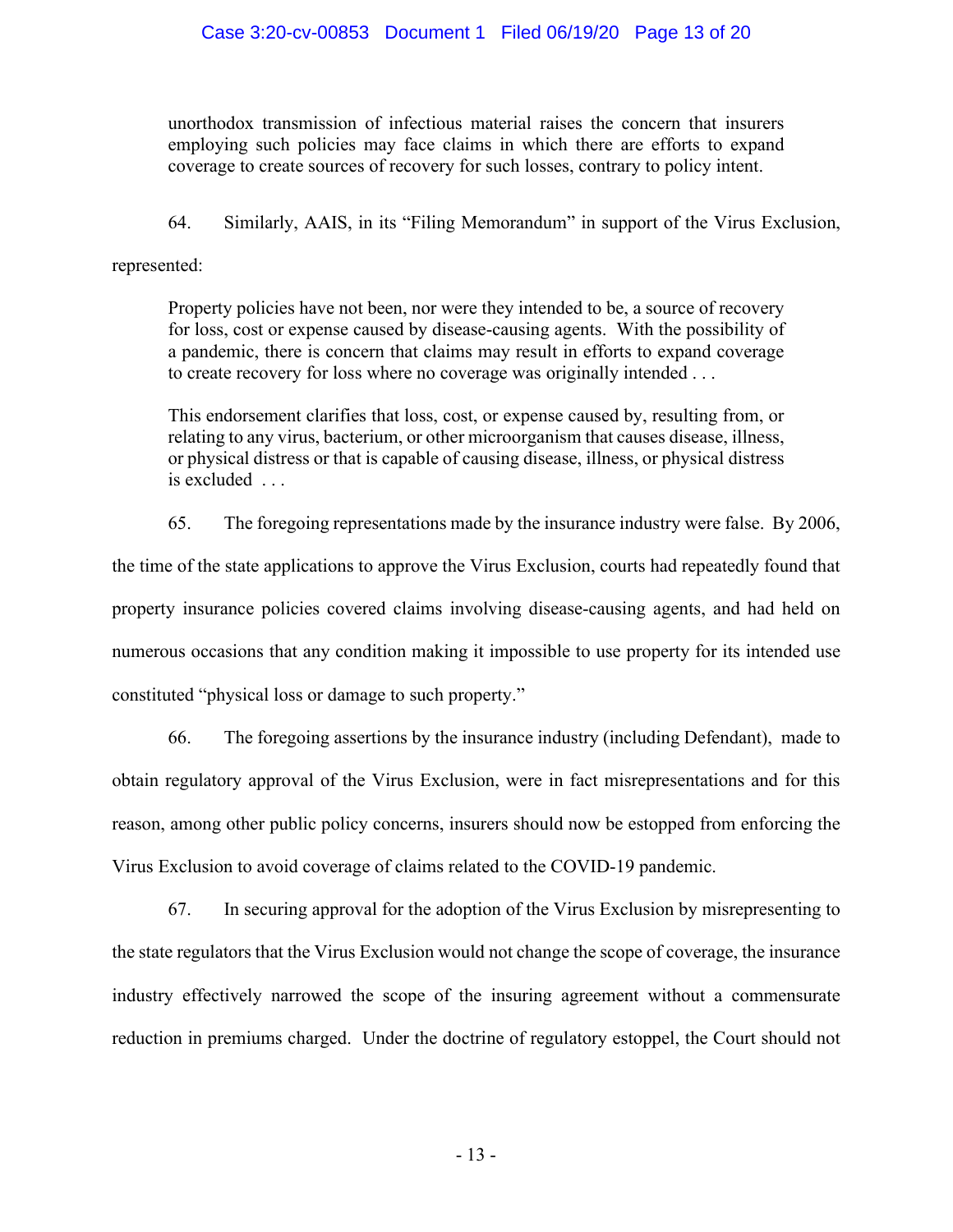### Case 3:20-cv-00853 Document 1 Filed 06/19/20 Page 14 of 20

permit the insurance industry to benefit from this type of duplicitous conduct before the state regulators.

68. Upon information and belief, Defendant has denied, or will deny, other Class members' claims for coverage under their "all-risk" property damage policies issued by Defendant.

69. Defendant's denial of lost business income claims has left Plaintiffs and the Class without vital coverage acquired to ensure the survival of their businesses during this temporary suspension of operations.

# **CLASS ACTION ALLEGATIONS**

70. Plaintiffs bring this action individually and as a class action on behalf of the Class, defined as follows:

All policyholders in the United States who purchased commercial property coverage, including business or interruption income (and extra expense) coverage from Defendant and who have been denied coverage under their policy for lost business income after being ordered by a governmental entity, in response to the COVID-19 pandemic, to shut down or otherwise curtail or limit in any way their business operations.

71. Excluded from the Class are Defendant and its officers, directors, legal representatives, successors, subsidiaries, and assigns. Also excluded from the Class are any judicial officer presiding over this matter, members of their immediate family, and members of their staff.

72. The members of the Class are so numerous and geographically dispersed that joinder would be impracticable. Class members are readily identifiable from information and records in Defendant's possession, custody, or control.

73. There is a well-defined community of interest in the common questions of law and fact affecting the Class members. These common legal and factual questions include, but are not limited to: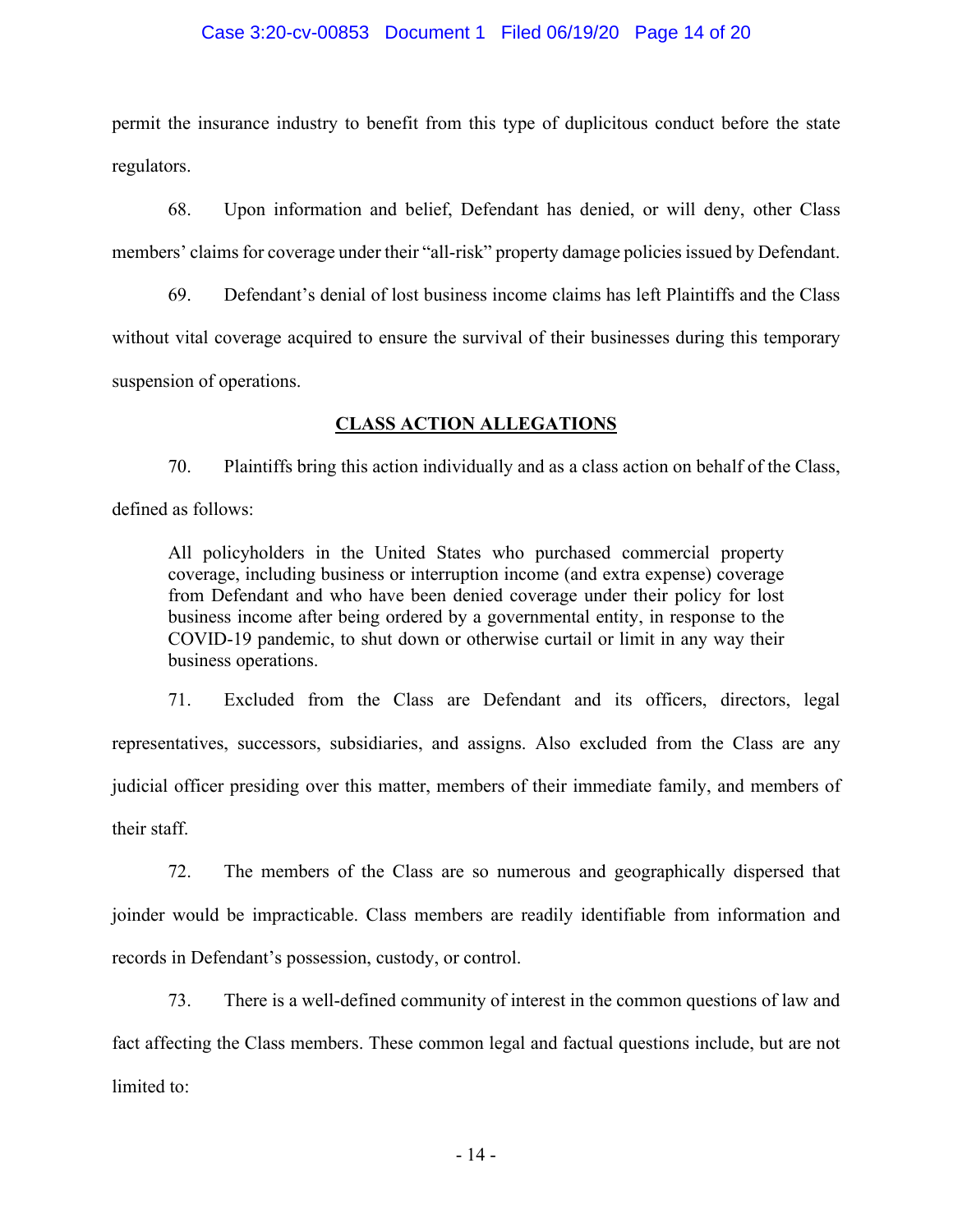### Case 3:20-cv-00853 Document 1 Filed 06/19/20 Page 15 of 20

a. whether Defendant owed coverage to Plaintiffs and the Class;

b. whether any exclusions to coverage apply;

c. whether Plaintiffs and members of the Class are entitled to damages and, if so, the measure of such damages; and

d. whether Plaintiffs and members of the Class are entitled to equitable, declaratory and/or other relief, and if so, the nature of such relief.

74. Plaintiffs' claims are typical of the claims of the absent class members and have a common origin and basis. Plaintiffs and absent Class members are all injured by Defendant's refusal to afford the purchased coverage. Plaintiffs' claims arise from the same practices and course of conduct giving rise to the claims of the absent Class members and are based on the same legal theories, namely the refusal to provide insurance coverage for the loss. If prosecuted individually, the claims of each Class member would necessarily rely upon the same material facts and legal theories and seek the same relief. Plaintiffs' claims arise from the same practices and course of conduct that give rise to the other Class members' claims and are based on the same legal theories.

75. Plaintiffs will fully and adequately assert and protect the interests of the absent Class members and has retained Class counsel who are experienced and qualified in prosecuting class action cases similar to this one. Neither Plaintiffs nor Plaintiffs' attorneys has any interests contrary to or conflicting with the interests of absent Class members.

76. The questions of law and fact common to all Class members predominate over any questions affecting only individual class members.

77. A class action is superior to all other available methods for the fair and efficient adjudication of this lawsuit because individual litigation of the absent Class members' claims is

- 15 -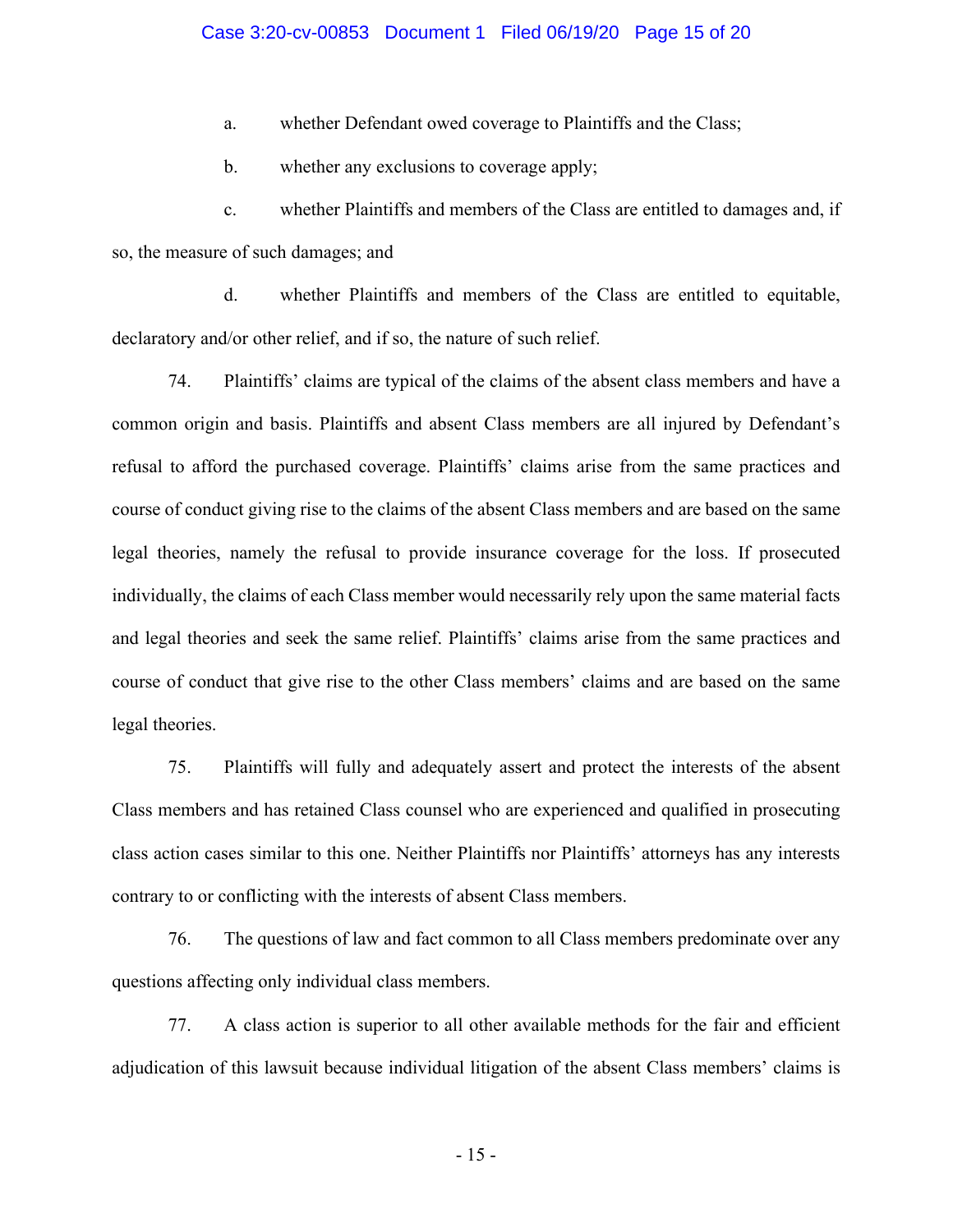### Case 3:20-cv-00853 Document 1 Filed 06/19/20 Page 16 of 20

economically infeasible and procedurally impracticable. Class members share the same factual and legal issues and litigating the claims together will prevent varying, inconsistent, or contradictory judgments, and will prevent delay and expense to all parties and the court system through litigating multiple trials on the same legal and factual issues. Class treatment will also permit Class members to litigate their claims where it would otherwise be too expensive or inefficient to do so. Plaintiffs know of no difficulties in managing this action that would preclude its maintenance as a class action.

78. Additionally, the prosecution of separate actions by individual Class members would create a risk of inconsistent or varying adjudications with respect to individual Class members that would establish incompatible standards of conduct for Defendant. Such individual actions would create a risk of adjudications that would be dispositive of the interests of other Class members and impair their interests. Defendant, through its uniform conduct, acted or refused to act on grounds generally applicable to the Class as a whole, making declaratory relief appropriate to the Class as a whole.

### **COUNT I DECLARATORY RELIEF**

79. Plaintiffs incorporate by reference each and every allegation set forth above.

80. The Declaratory Judgment Act, 28 U.S.C. § 2201(a), provides that in "a case of actual controversy within its jurisdiction . . . any court of the United States . . . may declare the rights and other legal relations of any interested party seeking such declaration, whether or not further relief is or could be sought." 28 U.S.C. § 2201(a).

81. An actual controversy has arisen between Plaintiffs and the Defendant as to the rights, duties, responsibilities and obligations of the parties in that Plaintiffs contend and Defendant disputes and denies that the Policy provides coverage to Plaintiffs for any current and future lost

- 16 -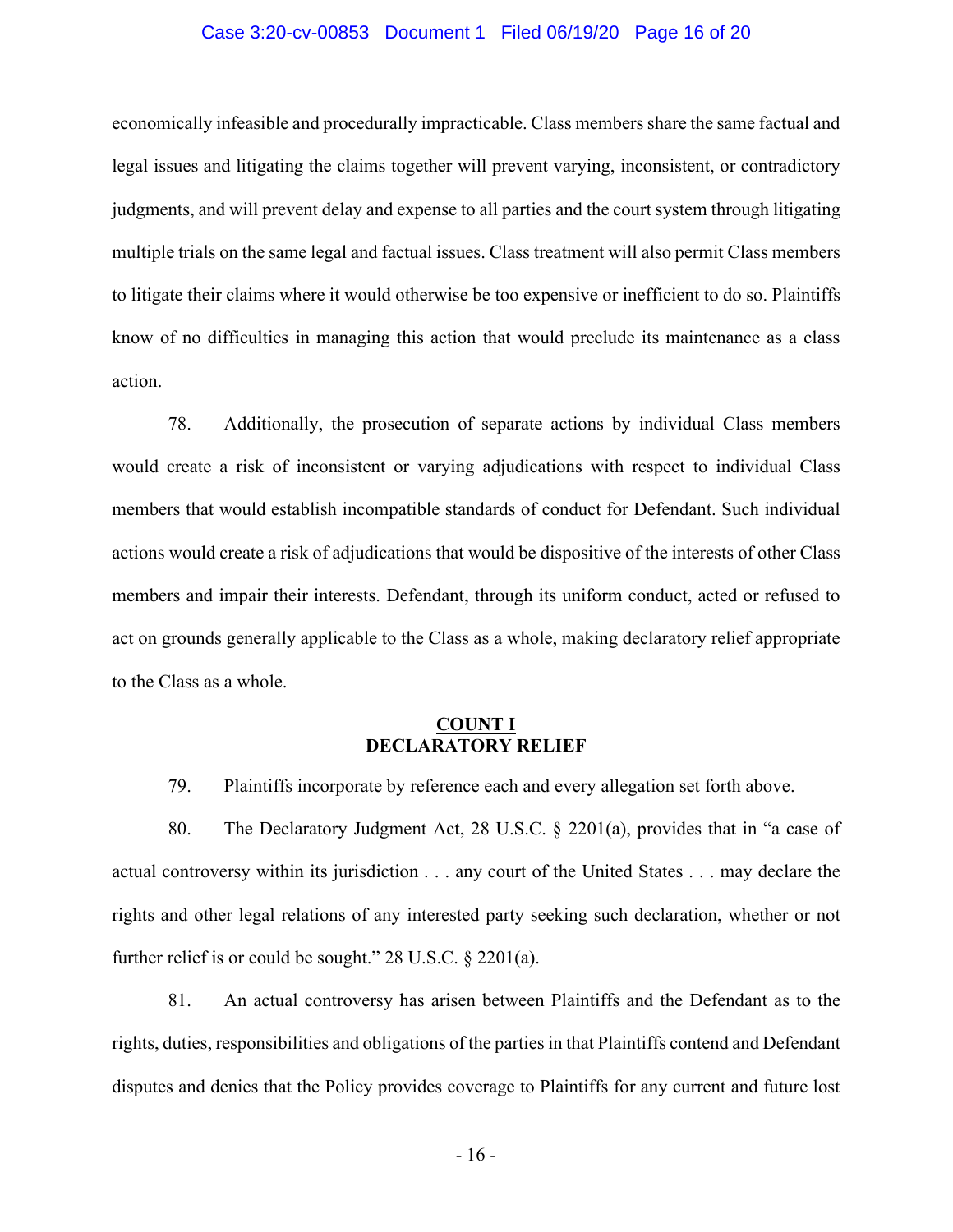#### Case 3:20-cv-00853 Document 1 Filed 06/19/20 Page 17 of 20

business income, subject to the limit of liability, for the temporary suspension of Plaintiffs' operations.

82. The Policy provides coverage for "direct physical loss of or damage to" the Covered Property.

83. Plaintiffs' loss of use, loss of access, and loss of functionality of the Covered Property when government shutdown orders made it unlawful for Plaintiffs to fully access, use, and operate its business at the Covered Property, constitutes a direct physical loss of the Covered Property under the Policy. Alternatively, the ubiquitous nature of the COVID-19 virus caused direct physical loss or damage to the Covered Property by preventing Plaintiffs from using the Covered Property for its intended purpose.

84. Additionally, the government shutdown orders or, alternatively, the ubiquitous nature of the COVID-19 virus, caused direct physical loss of or damage to property other than the Covered Property, thereby invoking coverage under the Policy's "Civil Authority" provision for "actual loss of Business Income when access to your [Covered Property] is specifically prohibited by order of a civil authority . . . ."

85. Further, the government orders or, alternatively, the ubiquitous nature of the COVID-19 virus, caused direct physical loss of or damage to Plaintiffs' "dependent property," thereby invoking coverage under the Policy's "Business Income From Dependent Properties" provision, which provides for the payment of lost Business Income when a Covered Cause of Loss damages "dependent property."

86. Plaintiffs suffered lost Business Income as a result of loss or damage to "dependent property" by a Covered Cause of Loss, within the meaning of the Policy. Specifically, Plaintiffs generated significant revenue from clients of businesses around the country that were caused to

- 17 -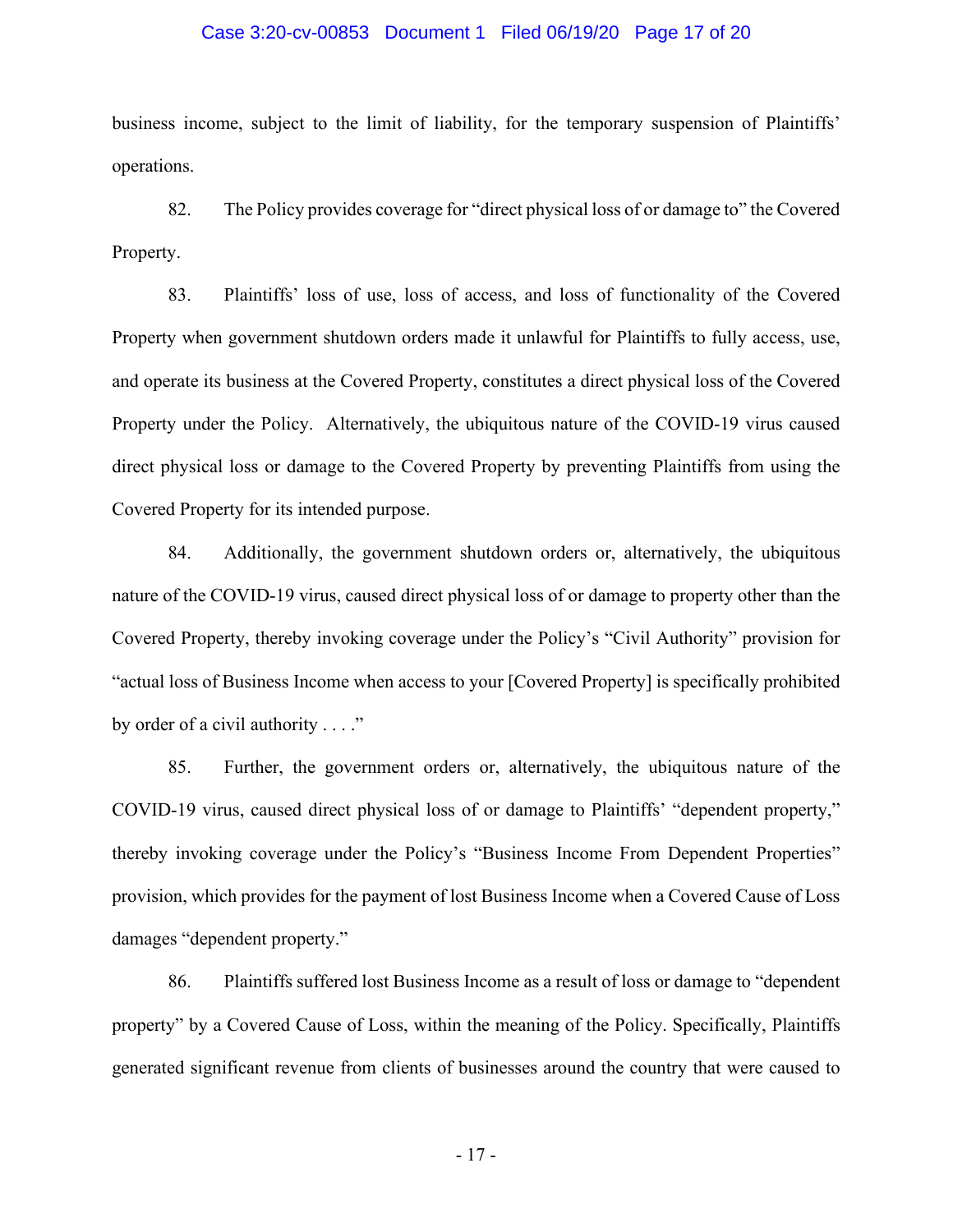### Case 3:20-cv-00853 Document 1 Filed 06/19/20 Page 18 of 20

close due to government orders and through use of the Court systems, which have been closed and proceedings and deadlines suspended as a result of the government orders.

87. The Policy constitutes a valid and binding agreement obligating the Defendant to indemnify Plaintiffs for covered losses.

88. Plaintiffs have substantially performed or otherwise satisfied all conditions precedent to bringing this action and obtaining coverage pursuant to the Policy and applicable law, or alternatively, Plaintiffs have been excused from performance by Defendant's acts, representations, conduct, or omissions.

89. Defendant has failed to indemnify Plaintiffs for covered losses.

90. No exclusion to coverage, including the Virus Exclusion, applies.

91. Plaintiffs have suffered and continues to suffer a covered loss under the Policy.

92. Plaintiffs, individually and on behalf of the Class, seek a Declaratory Judgment that there is coverage for its business interruption losses under the Policy.

## **COUNT II BREACH OF CONTRACT**

93. Plaintiffs incorporate by reference each and every allegation set forth above.

94. Plaintiffs and Defendant entered into a contract of insurance; here, the Policy.

95. The Class members entered into a substantially identical policy with Defendant.

96. Under the Policy, Defendant agreed to indemnify Plaintiffs and the Class for their business losses as a result of a covered loss.

97. Plaintiffs and the Class members suffered a covered loss under the Policy.

98. Plaintiffs and the Class members timely submitted a notice of claim and satisfied

all conditions precedent to receiving the coverage it purchased from Defendant.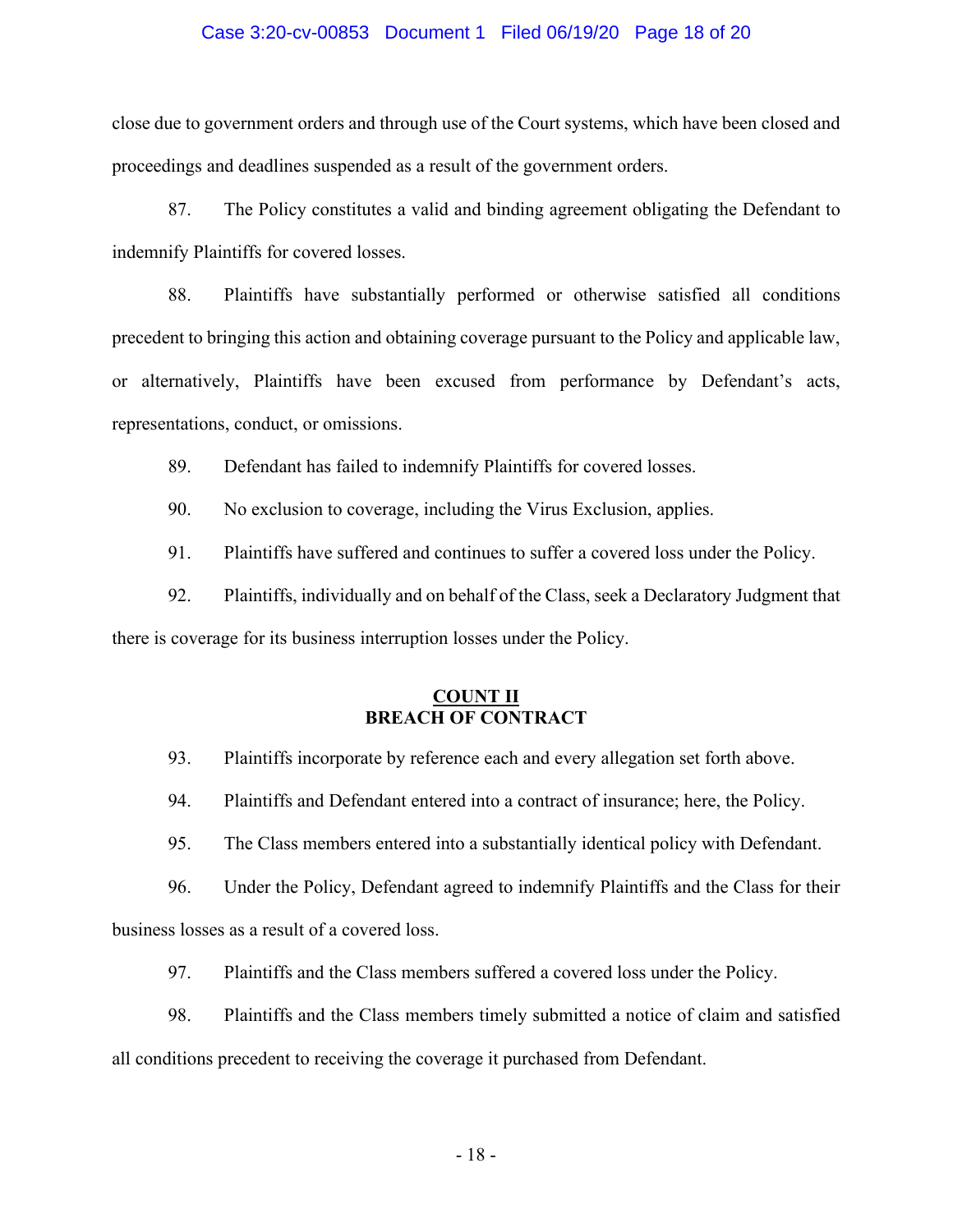### Case 3:20-cv-00853 Document 1 Filed 06/19/20 Page 19 of 20

99. Defendant breached its contract with Plaintiffs and the Class members by failing and refusing to provide the contracted for coverage.

100. Defendant's breach of the contract has caused Plaintiffs and the Class to suffer damages in the amount of their unreimbursed business losses or their limits of liability, whichever is lower.

## **PRAYER FOR RELIEF**

WHEREFORE, Plaintiffs herein pray as follows:

1) For a declaration that there is coverage under the Policy for the interruption to Plaintiffs' business and the associated business income lost therefrom;

- 2) For damages, costs and attorney's fees; and
- 3) For such other relief as the Court may deem proper.

# **TRIAL BY JURY IS DEMANDED**

Date: June 19, 2020 Respectfully submitted,

*/s/ Mark P. Kindall* Mark P. Kindall (ct13797) Douglas P. Needham (ct29433) **IZARD, KINDALL & RAABE, LLP**  29 South Main Street Suite 3055th Floor West Hartford, CT 06107 P. (860) 493-6292 F. (860) 493-6290 mkindall@ikrlaw.com dneedham@ikrlaw.com

*/s/ Gary F. Lynch*

Gary F. Lynch (*Pro Hac Vice* Forthcoming) Edward W. Ciolko (*Pro Hac Vice* Forthcoming) Kelly K. Iverson (*Pro Hac Vice* Forthcoming) **CARLSON LYNCH LLP**